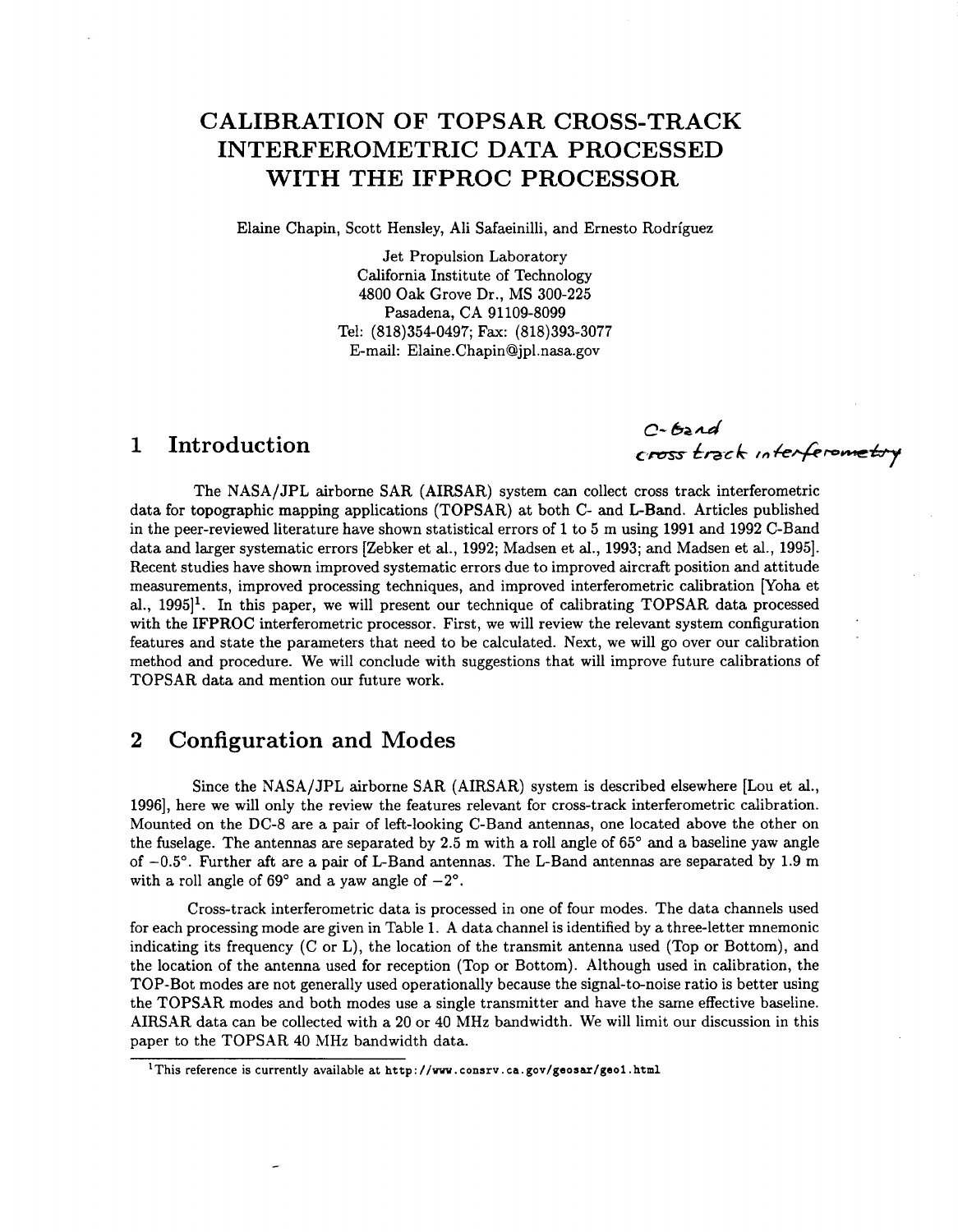| Processing Mode      |          | Channels Used Data Collection Mode | <b>Effective Baseline</b> |
|----------------------|----------|------------------------------------|---------------------------|
| <b>C-Band TOPSAR</b> | CTT, CTB | XTI2P or XTI1P or XTI2 or XTI1     | $2.5 \text{ m}$           |
| C-Band TOP-Ping      | CTT, CBB | XTI2P or XTI1P                     | 5.0 <sub>m</sub>          |
| C-Band TOP-Bot       | CBT, CBB | XTI2P or XTI1P                     | $2.5 \text{ m}$           |
| L-Band TOPSAR        | LTT, LTB | XTI2P or XTI2                      | 1.9 <sub>m</sub>          |
| L-Band TOP-Ping      | LTT, LBB | XTI2P                              | 3.9 <sub>m</sub>          |
| L-Band TOP-Bot       | LBT, LBB | XTI2P                              | 1.9 <sub>m</sub>          |

Table 1: Cross-track interferometric processing modes

## **3 Parameters to Calibrate**

In our calibration of the TOPSAR data, we determine the following parameters:

- *0* time delays for all eight interferometric channels,
- *0* the physical baseline length, physical baseline roll angle, and the physical baseline yaw angle for each frequency,
- *0* the differential phase for the single transmit and ping-ponged modes and for each frequency, and
- *0* phase screens for each mode and frequency.

In practice, the determination of the time delays is divided up into determining the differential time delay between pairs of channels processed interferometrically and determining a common range delay for each frequency. The reason for this is that the differential time delays can be measured much more accurately.

Other calibration parameters are needed in addition to the ones listed above. The yaw and pitch angle biases for the embedded GPS(Globa1 Positioning System)/INU(Inertial Navigation Unit) used to measure the aircraft orientation are important. They are determined in an earlier calibration stage and will not be discussed here. Also additional parameters are needed for polarimetric and radiometric calibration. These parameters and methods for calculating them have been described elsewhere [Freeman, 1992 and van Zyl, 1990].

#### **4 General Method**

The calibration parameters are determined by fitting the errors in the imaged corner reflector positions using the known sensitivity of the target position to calibration parameter errors. In this section we will present the error dependences for the relevant variables and show how they fit into our calibration method. For simplicity, the 3-D planar earth equations will be presented. In practice we also apply the spherical earth corrections.

The sensitivity of the target position to platform position is given by

$$
\frac{\partial \vec{T}}{\partial P_s} = \begin{bmatrix} 1 \\ 0 \\ 0 \end{bmatrix} \tag{1}
$$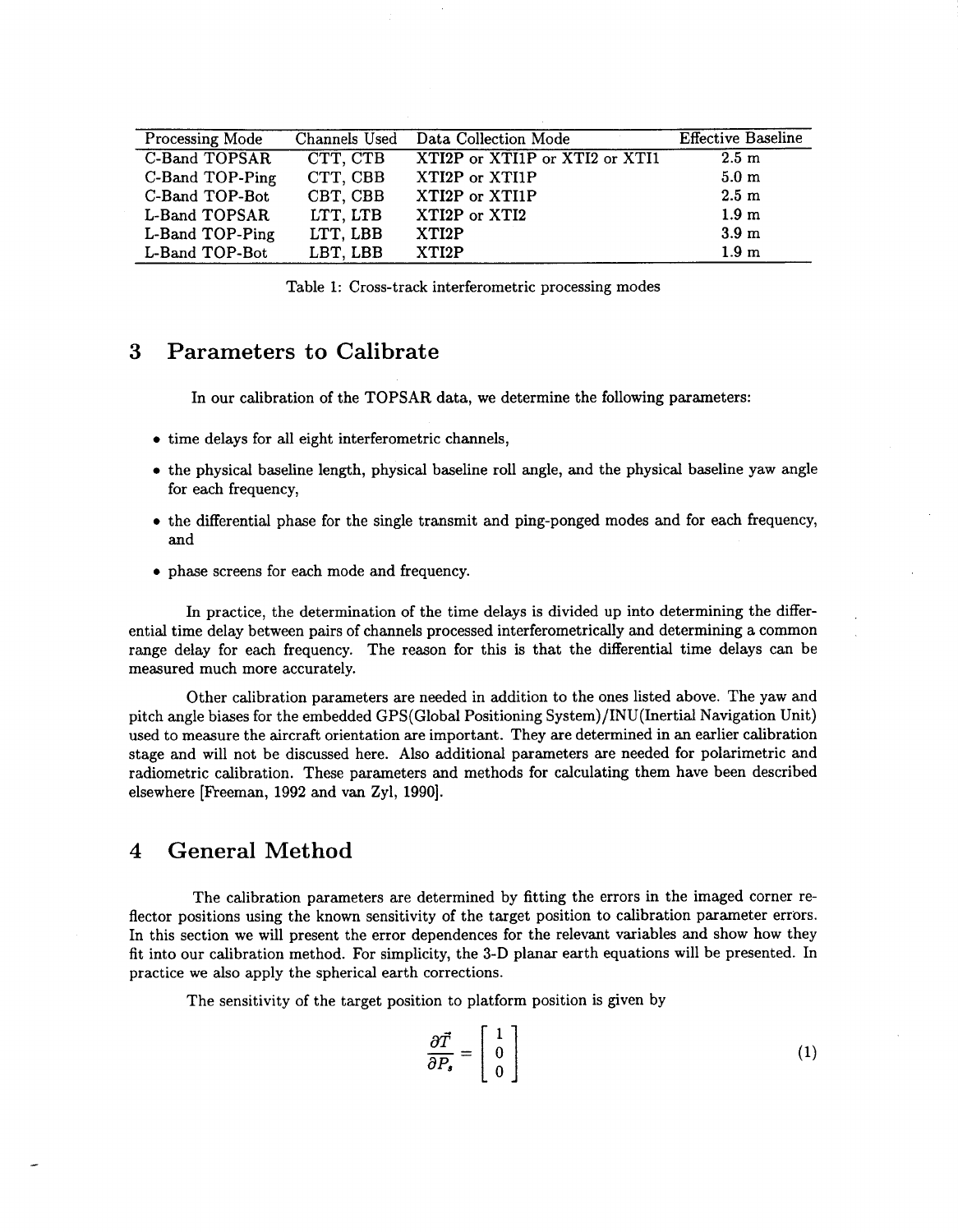$$
\frac{\partial \vec{T}}{\partial P_c} = \begin{bmatrix} 0 \\ 1 \\ 0 \end{bmatrix} \tag{2}
$$

$$
\frac{\partial \vec{T}}{\partial P_h} = \begin{bmatrix} 0 \\ 0 \\ 1 \end{bmatrix} \tag{3}
$$

where  $P_s$ ,  $P_c$ , and  $P_h$  are the three components of the aircraft position,  $\vec{P}$ , in the along track direction, in the across track direction, and in height, respectively.  $\vec{T}$  is the target position,  $\rho$  is the range to the target, and  $\hat{l}_{sch}$  is the look direction to the target. The three component vector in square brackets indicates the *s, c,* and *h* components. Note that an error in the aircraft position merely translates the entire scene. This is expected since  $\vec{T} = \vec{P} + \rho \hat{l}_{sch}$ .

The sensitivity of the target position to range errors is given by

$$
\frac{\partial \vec{T}}{\partial \rho} = \begin{bmatrix} \cos(\beta) \\ \mu \sin(\theta) \\ -\cos(\theta) \end{bmatrix} = \hat{l}_{sch}
$$
\n(4)

where

$$
\mu = \sqrt{1 - \left(\frac{\cos(\beta)}{\sin(\theta)}\right)^2},\tag{5}
$$

 $\beta$  is the angle between the aircraft velocity and the look direction, and  $\theta$  is the look angle.

The sensitivity of the target position to errors in the baseline length, the baseline roll angle, the baseline yaw angle, and the phase difference are given by

$$
\frac{\partial \vec{T}}{\partial B} = \frac{\rho}{B} \left( g_{tan} + \frac{\tan(\kappa) \cos(\beta)}{g_{cos}} \right) \begin{bmatrix} 0 \\ -\cos(\theta) \\ -\mu \sin(\theta) \end{bmatrix}, \tag{6}
$$

$$
\frac{\partial \vec{T}}{\partial \alpha} = \rho \begin{bmatrix} 0 \\ \cos(\theta) \\ \mu \sin(\theta) \end{bmatrix},\tag{7}
$$

$$
\frac{\partial \vec{T}}{\partial \kappa} = \rho \left( \tan(\kappa) g_{tan} + \frac{\cos(\beta)}{g_{cos}} \right) \begin{bmatrix} 0 \\ \cos(\theta) \\ \mu \sin(\theta) \end{bmatrix}, \tag{8}
$$

and

$$
\frac{\partial \vec{T}}{\partial \phi} = \left(\frac{-\lambda \rho}{a 2\pi B g_{\cos} \cos(\kappa)}\right) \begin{bmatrix} 0 \\ \cos(\theta) \\ \mu \sin(\theta) \end{bmatrix}
$$
(9)

where

$$
g_{tan} = \frac{\cos(\alpha)\sin(\theta)\mu - \sin(\alpha)\cos(\theta)}{\sin(\alpha)\sin(\theta)\mu + \cos(\alpha)\cos(\theta)},
$$
\n(10)

$$
g_{cos} = \sin(\alpha)\sin(\theta)\mu + \cos(\alpha)\cos(\theta), \qquad (11)
$$

 $\alpha$  is the baseline roll angle, *B* is the baseline length, and  $\kappa$  is the baseline yaw angle,  $\phi$  is the phase difference, and *a* is **1** or **2** for single transmit or ping-ponged modes.

Since we know the derivatives, and we can measure the target position error  $\Delta \vec{T}$  for each target, we can relate the measured target position errors to our calibration parameters via

$$
\frac{\partial \vec{T}}{\partial \vec{P}} \Delta \vec{P} + \frac{\partial \vec{T}}{\partial \rho} \Delta \rho + \frac{\partial \vec{T}}{\partial B} \Delta B + \frac{\partial \vec{T}}{\partial \alpha} \Delta \alpha + \frac{\partial \vec{T}}{\partial \kappa} \Delta \kappa + \frac{\partial \vec{T}}{\partial \phi} \Delta \phi = \Delta \vec{T}.
$$
 (12)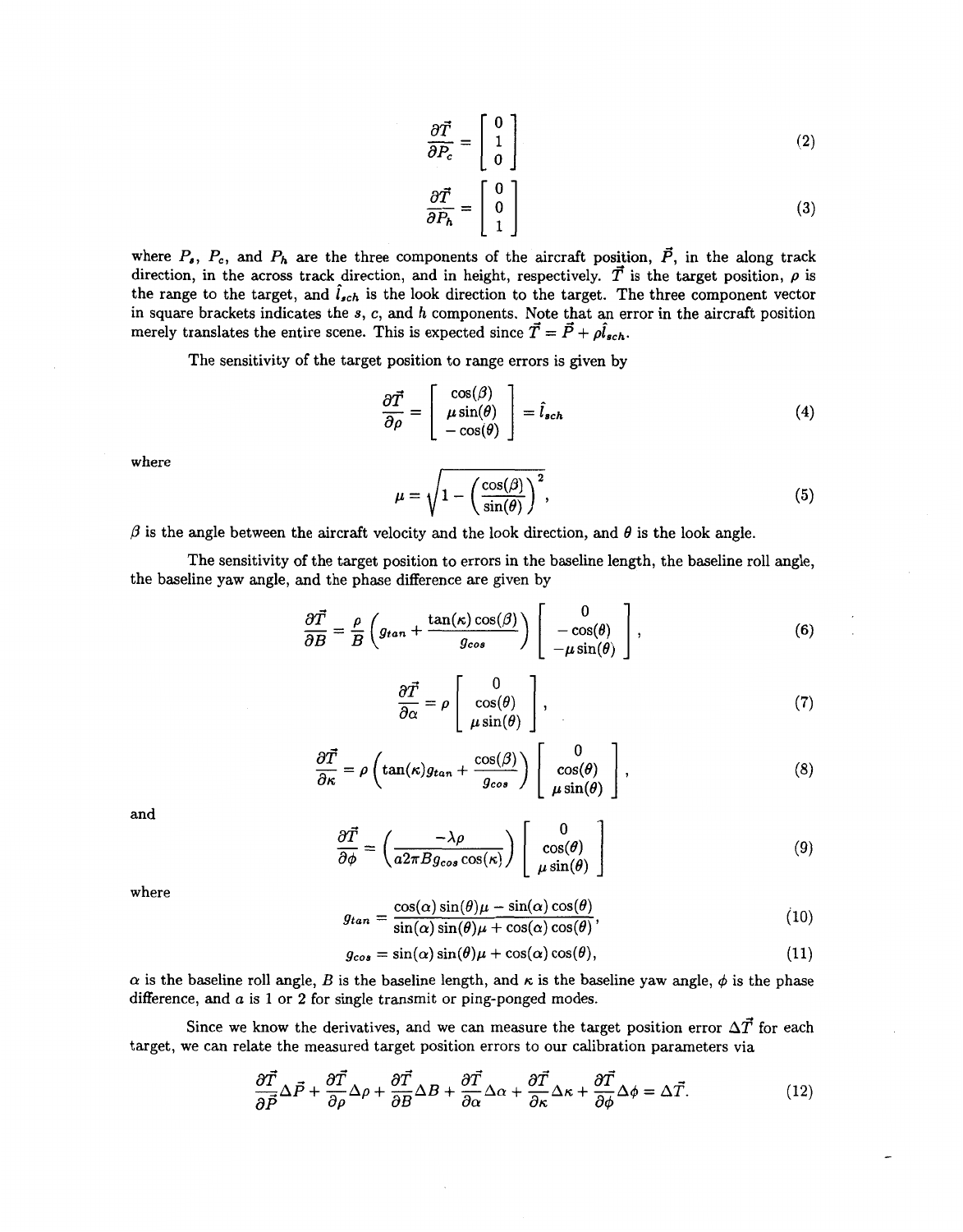Therefore using a least squares technique, we can solve for the error in the platform position  $\Delta \vec{P}$ , the error in the range  $\Delta \rho$ , the error in the baseline length  $\Delta B$ , the error in the baseline roll angle  $\Delta \alpha$ , the error in the baseline yaw angle  $\Delta \kappa$ , and the error in the phase  $\Delta \phi$ . In practice, we use singular value decomposition to evaluate the actual errors. By adding the measured error to the initial value, we can determine the final calibration parameters.

Although the aircraft position error and range errors are included in equation (12.), we normally determine these parameters using the slant plane imagery before solving for the baseline parameters. The error of the range of a target is given by

$$
\frac{\partial \rho}{\partial P_s} \Delta P_s + \frac{\partial \rho}{\partial P_c} \Delta P_c + \frac{\partial \rho}{\partial P_h} \Delta P_h + \frac{\partial \rho}{\partial \tau} \Delta \tau = \Delta \rho, \tag{13}
$$

where

$$
\frac{\partial \rho}{\partial P_s} = (\cos(\beta))^{-1}, \quad \frac{\partial \rho}{\partial P_c} = (\mu \sin(\theta))^{-1}, \quad \frac{\partial \rho}{\partial P_h} = (\cos(\theta))^{-1}, \tag{14}
$$

 $\frac{\partial \rho}{\partial \tau} = 1$ , and  $\tau$  is the common range delay. The location error in range of each target is measured, and equation **(13)** is solved using singular value decomposition to determine the platform position errors and range errors.

#### **5 Calibration Procedure**

Every time the antennas are remounted on the aircraft or the radar cabling is changed, the radar system needs to be recalibrated. The first step in our calibration procedure is normally to process the XTI2P mode data collected over a calibration site in all six processing modes using the previous season's calibration parameters. Because the time delays are uncalibrated, the data in the single look complex imagery of the two interferometric channels is not coregistered. As a result, no interferograms are formed. Therefore we output slant plane imagery for each channel. The differential time delays for each interferometric pair are measured by cross correlating the slant plane images of each pair of interferometric channels.. Cross correlations are done throughout the image; no radar identifiable targets are required. This method is accurate to approximately *0.05*  pixels. The measured time delays are cross checked by also examining the difference when the two interferometric channels view common objects in the slant plane image. The accuracy of this technique is limited to about 0.2 pixels by the ability to resolve the position of the target to a fraction of a pixel and by the number of targets to average. At our calibration site at Rosamond Dry Lake Bed, there are 13 corner reflectors distributed in a line across track. The differential time delays measured for the TOPSAR and TOP-Bot modes are compared as a way of assessing the uncertainty in the measurement since their differential time delays should be identical.

The slant plane images are also used to determine the common range delay. For each of the eight data channels, time delay is estimated by examining the location in the slant plane image where each corner reflector was imaged. From the location differences, a time delay, an aircraft cross track position error, and an aircraft height position error are solved for. Note this requires accurate platform position information which could be enhanced with regular differential GPS data collection. For each data channel, this method produces fraction of a pixel uncertainties in the time delay. We improve the uncertainty in our common range delay measure by averaging all eight data channels aircraft position errors and synthesizing the time delay measurements of the four channels of the same frequency to determine the common range delay.

Having utilized the the slant plane images to determine the time delays, the next step is to reprocess the data for the TOP-Ping modes producing the interferometric amplitude and height maps. When reprocessing the data we use a surface fitting regridding algorithm instead of IFPROC's default nearest neighbor algorithm to get better corner reflector position and height estimates. Although the TOPSAR or TOP-Bot modes could be used, the statistical height errors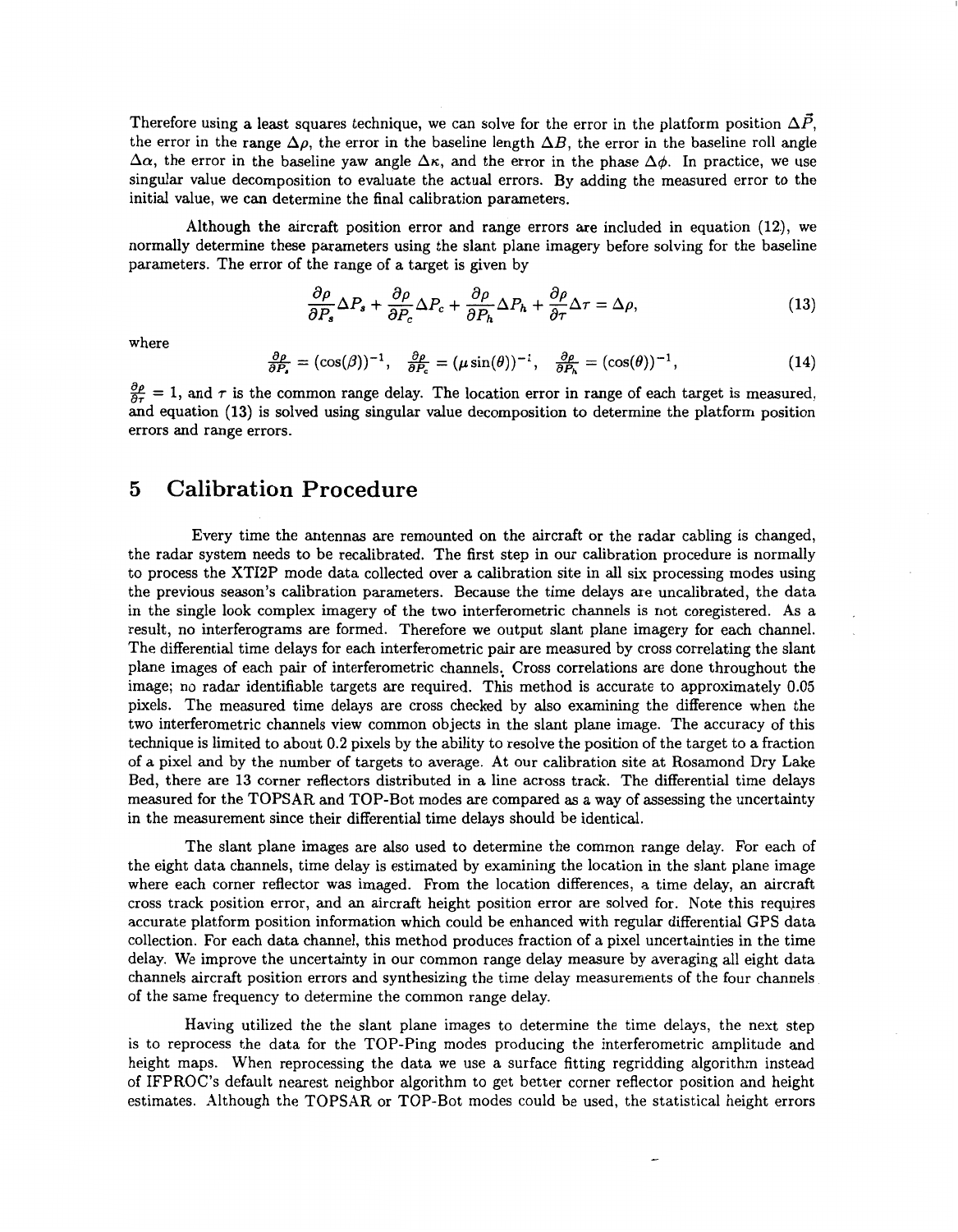are the smallest for the TOP-Ping mode making it the best choice. The interferometric baseline and phase difference are measured by fitting the measured errors in the corner reflector positions using the known error dependence of these parameters as described previously. The measured baseline and time delays are now used to process data for TOPSAR mode data. The single transmit mode phase differences are then solved for using the residual corner reflector position errors.

The final step is to calculate the phase screens for each mode. This correction is applied to the data to remove the few meter across track ripples in the heights caused by multipath and/or switch leakage in the data. The phase screen is a phase offset calculated as **a** function of look angle. It is calculated by measuring the difference between the measured height and reference heights from a high resolution **DEM** over a scene. Height differences with the same look angle over the scene are averaged together. The height differences are then multiplied by the derivative of the phase as a function of height to calculate the phase offset. The offsets are written into a phase screen file for each mode. The phase screen can be inverted to solve for the location and magnitude of the multipath and/or switch leakage.

Unfortunately, we have no high resolution **DEM** for the Rosamond calibration site. In order to calculate the phase screen, TOPSAR and TOP-Ping data must be processed at a different calibration site, normally Camp Roberts or Avenal Ridge. This switch from site to site can lead to phase screen errors since the platform position error is different for each run.

## **6 Summary and Future Work**

The procedure and method outlined above has been used to successfully calibrate the TOPSAR system for both **1995** and **1996** campaigns. Thousands of kilometers of strip data has been processed using these calibrations. In addition, we are continuously improving our calibration techniques. One factor limiting our calibration quality has been our relatively poor determination of the aircraft position error. The AIRSAR system is equipped with an on-board differential GPS unit that should in the future provide better aircraft position information. Another limitation has been the calibration data collected. In many ways, the Rosamond calibration site is less then ideal for interferometric calibration: the signal-to-noise ratio is low for the corner reflectors at L-Band, the terrain is flat and dark at all frequencies increasing the statistical errors in the height measurements, and there is no high resolution **DEM** or kinematic survey of the area. The planned kinematic survey and resurvey of the corner reflector positions should also improve the interferometric calibration.

We have three principle areas of future work. Firstly, a recently completed point target simulator should help us to verify our code, improve our calibration procedure, and quantify the calibration uncertainties. Secondly, data collected in the fall of **1996** indicates that the baseline calibration parameters may vary with aircraft height. With future data we hope to explore this further. Thirdly, far range data collected over water and other very low signal-to-noise ratio targets seems to have different multipath and/or leakage characteristics then data collected over normal targets. Continued study of existing data sets and new data should help us to better understand these effects and develop better phase screens.

## **7 References**

Freeman, **A., 1992,** "SAR Calibration: An Overview," *IEEE Dansactions on Geoscience and Remote Sensing,* vol. **30,** no. **6,** pp. **1107-1121** 

Lou, Y., Y. Kim, and J. J. van Zyl, **1996,** "The NASA/JPL Airborne Synthetic Aperture Radar System," *Summaries of the Sixth Annual JPL Airborne Earth Science Workshop March* 4-8, *1996,*